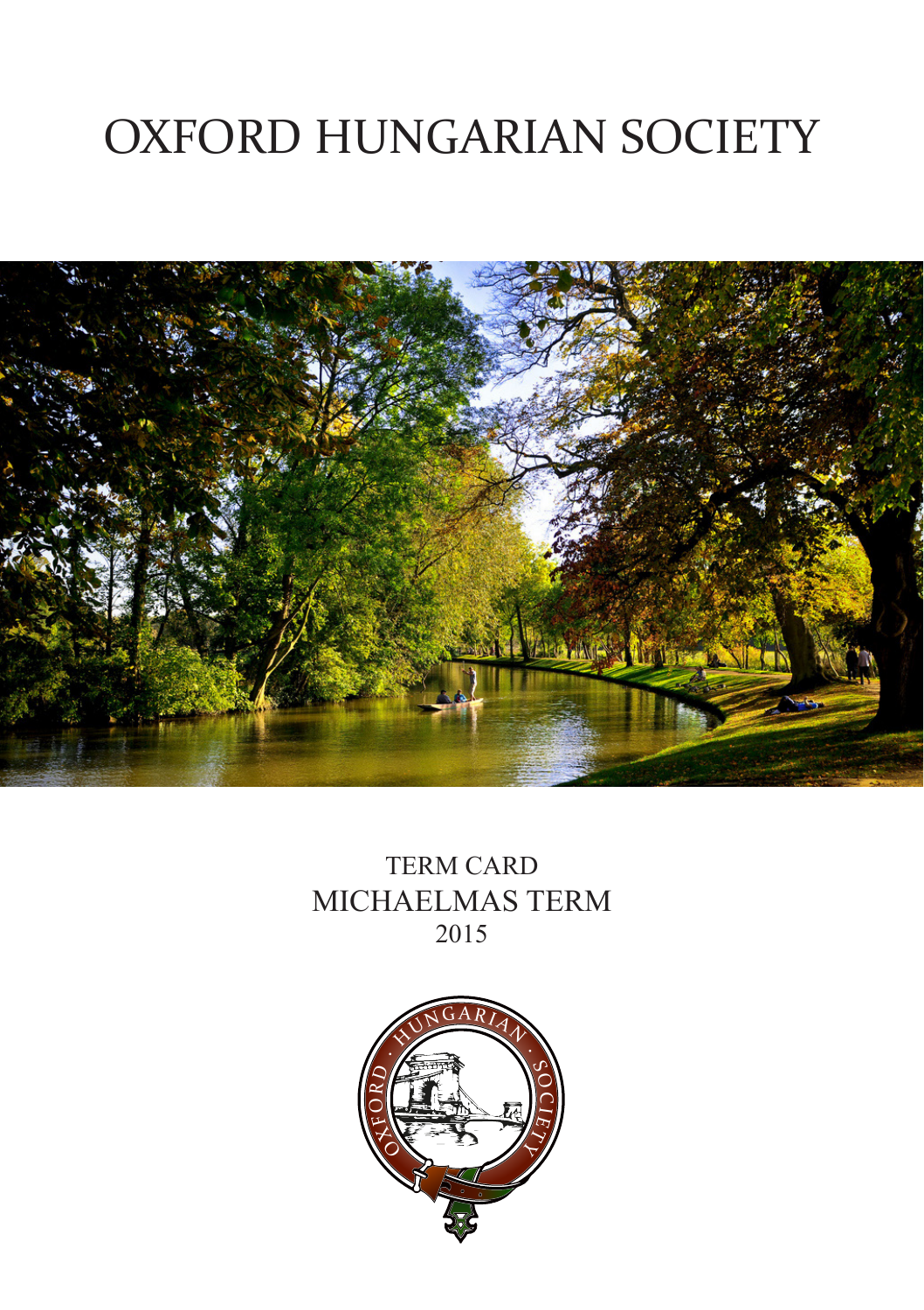#### *White God (film night)*

Thirteen-year-old Lili fights to protect her dog Hagen. She is devastated when her father eventually sets Hagen free on the streets. Still innocently believing love can conquer any difficulty, Lili sets out to find her dog and save him.

Directed by Kornél Mundruczó and awarded the 'Prix Un Certain Regard' in Cannes in 2014 as well as the Palm Dog Award (*all of the untrained dogs appearing on film are mixed breeds adopted from animal shelters*).

#### **Week 2 (October 23rd)** Blue Boar Seminar Room, Christ Church College / 8 pm

#### *A Taste of Hungary*

Join us for a buffet dinner with traditional Hungarian food and drinks. Please let us know if you have special dietary requirements, and we will try to accomodate your needs. Dress code: casual.

#### **Week 3 (October 30th)** Blue Boar Seminar Room, Christ Church College / 8 pm

## *The Burning of the World*

#### **Peter Zombory-Moldovan (editor, translator)**

In 2012, Peter Zombory-Moldovan, a British-born London lawyer, was handed the yellowing manuscript of a memoir secretly written by his grandfather, the Hungarian artist Béla Zombory-Moldován (1885-1967). In it Béla describes his experience of the early months of the Great War. Peter's English translation, published in 2014 as The Burning of the World, has been critically acclaimed on both sides of the Atlantic (the Irish Times called it "the literary discovery of the year").

#### **Week 4 (November 6th)** Blue Boar Seminar Room, Christ Church College / 8 pm

#### *The Whitehall Imaging Study*

#### **Enikő Zsoldos (DPhil student, research assistant - Department of Psychiatry, University of Oxford)**

Enikő Zsoldos will talk about the Whitehall Imaging Oxford study, which investigates MRI abnormalities seen in the brains of 800 retired members of the famous Whitehall II cohort. The study combines 30 years of rich datasets with mental state and performance, and brain health in old age, answering important questions about the natural history of depression and dementia.



#### **PLEASE NOTE**

The first four events will be hosted in the Blue Boar Seminar Room at Christ Church College. The last four will take place in the Harris Seminar Room at Oriel College.

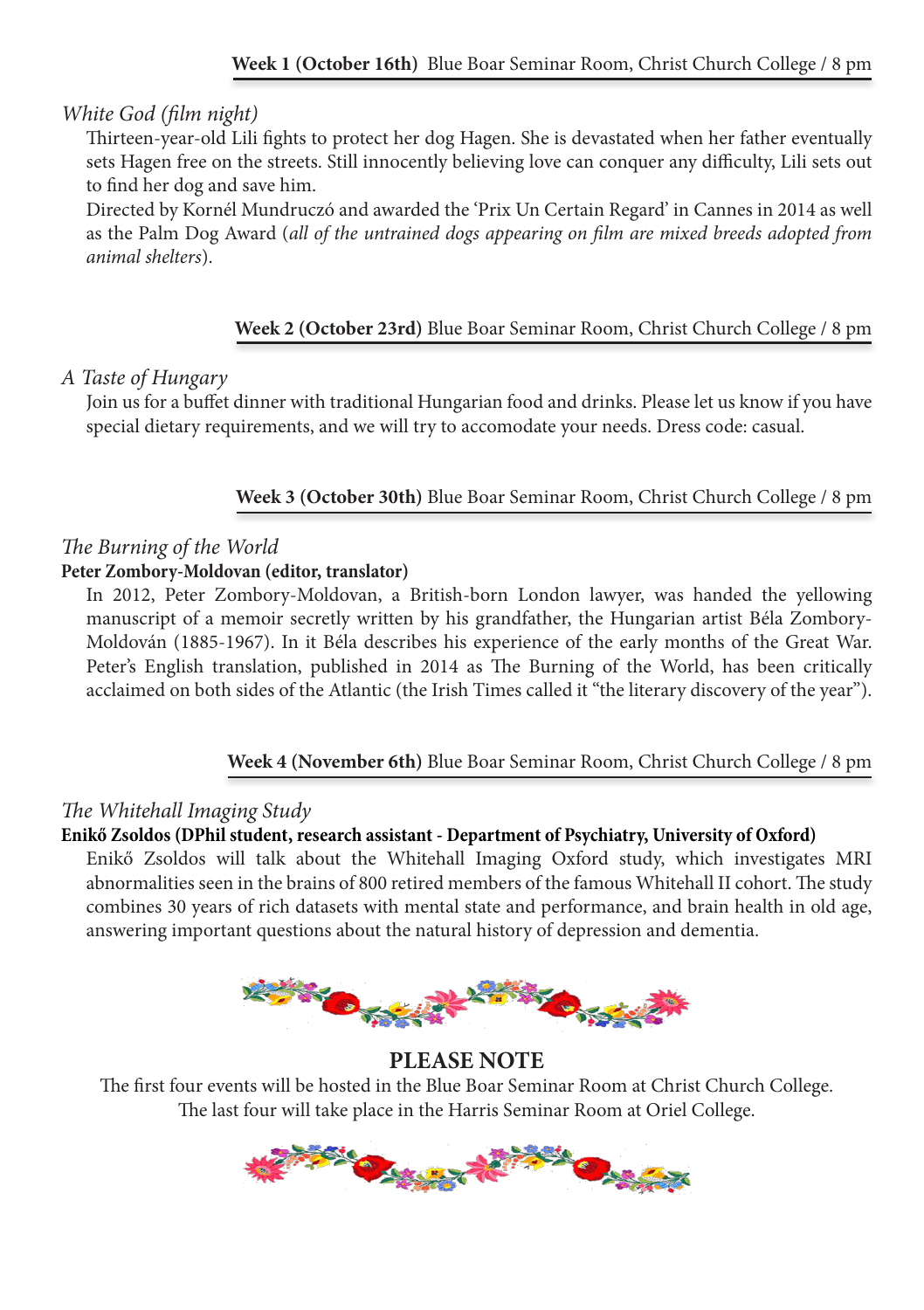*Slovak Nationalism and the Myth of Magyarization, 1868-1918*

**Dr. Thomas Lorman (Teaching Fellow - School of Slavonic and East European Studies, UCL)**

The talk would re-examine the impact of magyarization in modern-day Slovakia before 1918 and argue that it was neither effective or particularly instrumental in fomenting discontent. Dr. Lorman shall propose alternate reasons for the rise of Slovak nationalism, primarily that it was a revolt against the liberal policies pursued by the Hungarian government after 1868.

**Week 6 (November 20th)** Harris Seminar Room, Oriel College / 8 pm

*Enthusiasm, Professionalisation and the Birth of the 'National Public': The Hungarian National Museum in the Nineteenth Century* **Nóra Veszprémi (Research Fellow - University of Birmingham)**

This lecture shall examine how often contradictory and even chaotic efforts of collectors, artists, politicians, donors and museum professionals at the first national museum contributed to the formation of a modern audience (*Nóra Veszprémi is a former curator at the Hungarian National Gallery*)*.*

**Week 7 (November 27th)** Harris Seminar Room, Oriel College / 8 pm

#### *Krasznahorkai: Translations, Sentences and Systems* **George Szirtes (poet, translator)**

Hungarian writer László Krasznahorkai has won this year's Man Booker International Prize, which he shared with his translators George Szirtes and Ottilie Mulzet. George Szirtes will shed light on the challenges, complexities and rewards of translating such unique work as that of Krasznahorkai.

George Szirtes won the T. S. Eliot Prize for his book of poems *Reel* in 2004 and his two subsequent books, *The Burning of the Books* (2009) and *Bad Machine* (2013) were also shortlisted. His last book of poems for children, *In the Land of Giants* won the 2012 CLPE award for best book of verse for children.

**Week 8 (December 4th)** Harris Seminar Room, Oriel College / 8 pm

#### *Drinks Reception*

Please join us for an evening of polite amusement, fine Hungarian wines, and traditional savouries. Dress code: smart casual. *Donations are welcome!*



## **PLEASE NOTE**

The first four events will be hosted in the Blue Boar Seminar Room at Christ Church College. The last four will take place in the Harris Seminar Room at Oriel College.